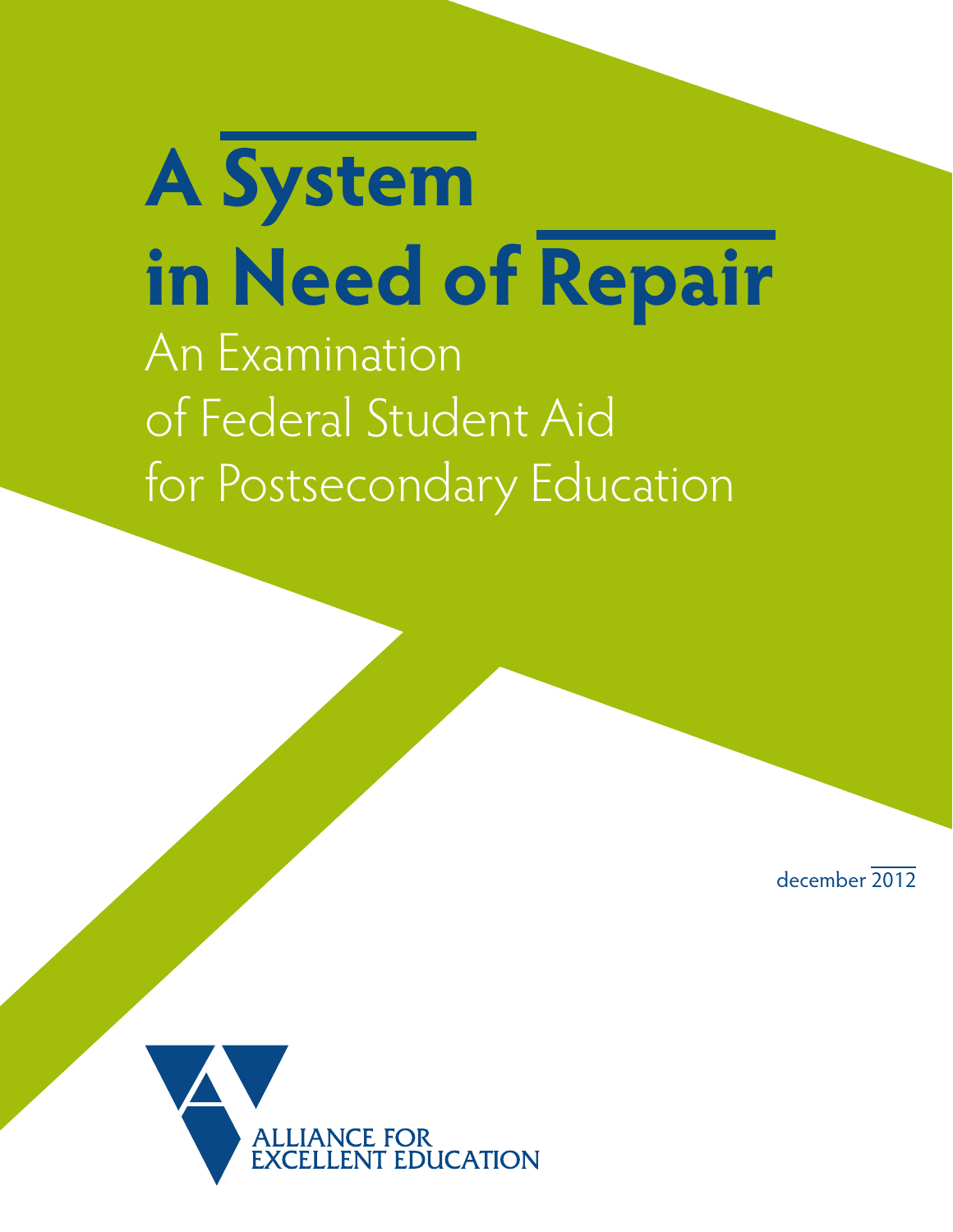**Federal Student Aid**

Three years after signing the Higher Education Act (HEA) of 1965—legislation that established the Basic Education Opportunity Grant (now called the Pell Grant)—President Lyndon Johnson declared that "every man, everywhere, should be free to develop his talents to their full potential—unhampered by arbitrary barriers of race or birth or income."1 As it was originally designed, the federal student financial aid system was intended to increase access to higher education for students who would otherwise be unable to attend.

In the nearly five decades since the enactment of the HEA, however, there have been numerous legislative changes that have altered the structure and focus of the system. Today, many students and families find obtaining information about federal aid challenging and the process of applying for aid daunting. In fact, last year nearly 750,000 students initiated the financial aid

֧֞֘

Many students and families find obtaining

application process but had their application returned because of insufficient data and never resubmitted.

The federal student aid system **information about** has grown into a complicated federal aid challenging. web of programs that are not clearly or purposefully

coordinated to help students complete a degree or certificate. The system consists of grant, loan, and campus-based aid programs under Title IV of the HEA, as well as several federal tax credits and deductions. During School Year (SY) 2010–11, an estimated \$169 billion in aid was awarded to students under Title IV HEA programs.<sup>2</sup> This represents 72 percent of the \$235 billion in total financial aid awarded to college

students during the same period, with the remaining amount coming from state and institutional aid and scholarships.3 For comparison purposes, consider Title I of the Elementary and Secondary Education Act (ESEA), which is the largest single source of federal funds for K–12 education: in Fiscal Year (FY) 2012, the ESEA was funded at \$14.5 billion4 —less than 9 percent of the total amount of Title IV aid awarded, less than 50 percent of the amount awarded for Pell Grants, and less than 20 percent of the Stafford Loan amount for the same period.

In spite of this huge federal investment, students in the United States are completing postsecondary education at lower rates than their international peers. Once a world leader in postsecondary degree completion, in 2009 the United States ranked fifteenth in the number of degrees completed, far below the OECD average of 38.6 percent.<sup>5</sup> Failure to address this

> issue has consequences far greater than just the United States's international ranking. The nation's inability to increase the number of students completing postsecondary programs

of study will have a negative impact on its economy. First, the country will face severe degree shortages: as Anthony Carnevale of Georgetown University and his colleagues write, "By 2018, we will need 22 million new college degrees—but will fall short of that number by at least 3 million postsecondary degrees, Associate's or better.

I

In addition, we will need at least 4.7 million new workers with postsecondary certificates."<sup>6</sup> Second, research shows that individuals without some level of postsecondary education do not fare as well as their peers with degrees, and are hit particularly hard during tough economic times.7

Students who finish postsecondary education reap economic benefits for themselves and their communities. An increase in the education levels of citizens also benefits society by decreasing the costs of crime, social welfare programs, and health care. If the federal student aid system continues to focus only on increased postsecondary access and not on completion, individuals and the country as a whole will bear the economic and social impact.<sup>8</sup>

j Students who finish postsecondary education reap economic benefits for themselves and their communities.

֧֞֝֬֝֬֝֬֝֬֝֬

Alliance for Excellent Education A System in Need of Repair  $\overline{01}$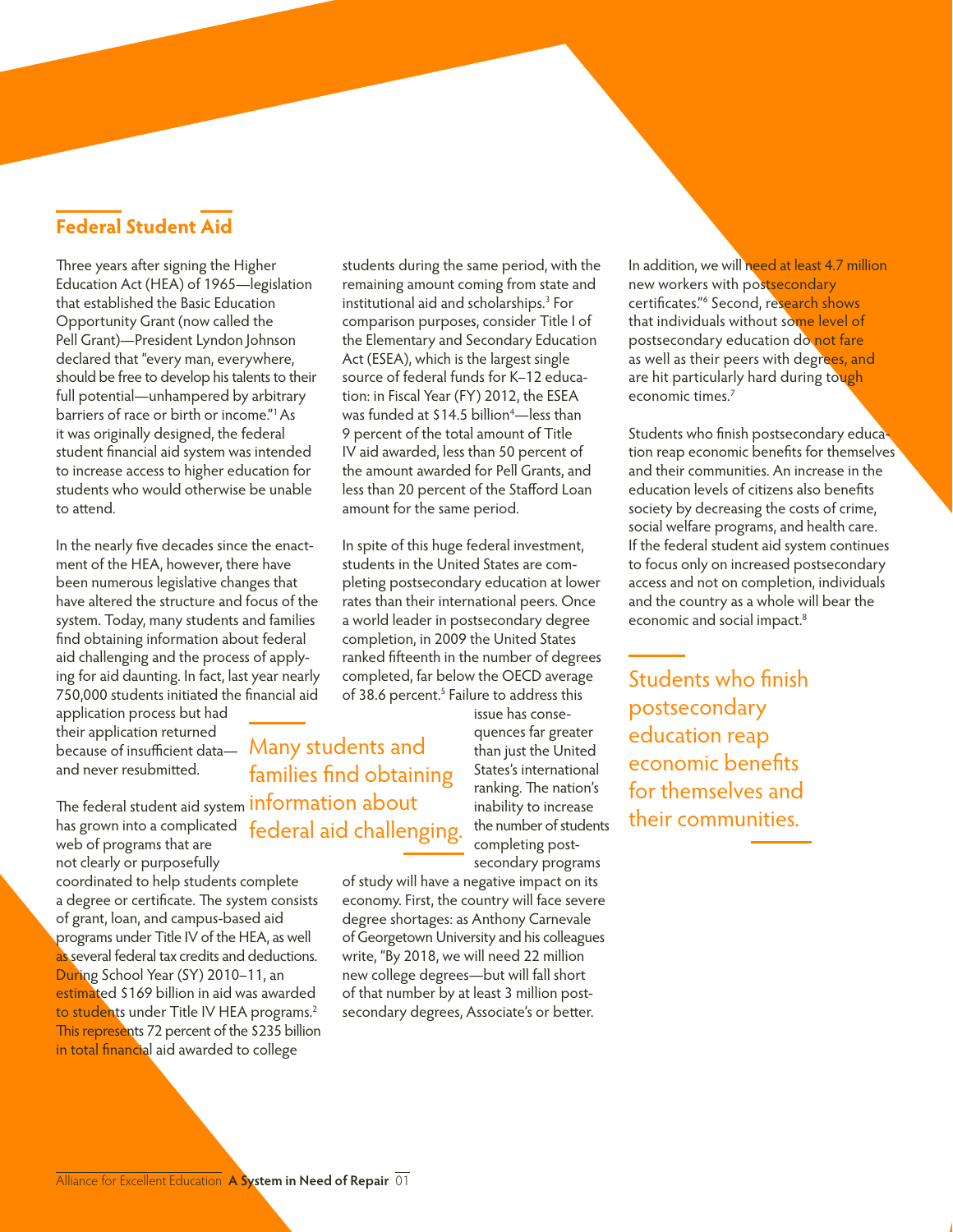### **Pell Grants**

The single largest federal grant is the Pell Grant (formerly the Basic Education Opportunity Grant), which is intended to provide low-income students access to postsecondary education. Pell Grants are awarded based on need and do not need to be repaid. In SY 2010–11, an estimated 9.3 million students received approximately \$35 billion in Pell Grant assistance.<sup>9</sup> Further, 74 percent of Pell Grant aid went to recipients from families making \$30,000 a year or less. The current maximum Pell Grant is \$5,550; in SY 2010–11, approximately 30 percent of all recipients received the maximum award, indicating that they had the highest demonstrated need.<sup>10</sup>

The Pell Grant has never been more popular—or more expensive for the government—than it is right now. In SY 2010–11, 21.1 million students applied for a Pell Grant,<sup>11</sup> the highest number of applicants ever documented and 1.5 million more than SY 2009–10, the previous record year.12 SY 2010–11 also set a record for program costs, with expenditures reaching nearly \$35.7 million.<sup>13</sup> It is important to note that Pell functions as a "quasientitlement" program, because anyone who applies and is eligible receives a grant, irrespective of the amount of funding available. In some years there is a budget shortfall, with the Pell program costing more than the amount of funding available.

The Congressional Budget Office (CBO) also recently suggested that the program might be unsustainable in the near future. Beginning in FY 2014, the CBO projects shortfalls of more than \$30 billion for the program through FY 2022 and beyond.14 Although funding shortfalls have been solved in recent years through legislative changes—eliminating loan subsidies for graduate students, altering Pell Grant eligibility requirements, and providing funding from legislative savings mechanisms—much of the low-hanging legislative fruit to pay for these shortfalls has already been picked.<sup>15</sup>

l, The Congressional Budget Office also recently suggested that the program might be unsustainable in the near future.

# **Federal Student Loans**

The federal student aid system also includes a number of loan programs (see Table 1). The largest of these is the Stafford Loan Program. Stafford Loans are broken down by whether the interest on the loan is subsidized by the federal government while a student is attending school or whether it is unsubsidized. In SY 2011–12, 10.4 million students received a Stafford Loan.<sup>16</sup> The total amount of all Stafford Loans awarded during this same period was \$85.9 billion.17

The rising cost of college and limited federal and state assistance have resulted in increased borrowing for students and families. According to Brown et al., "As of Quarter 1 in 2012, the average student loan balance for all age groups is \$24,301. About one-quarter of borrowers owe more than \$28,000; 10% of borrowers owe more than \$54,000; 3% owe more than

\$100,000; and less than 1%, or 167,000 people, owe more than \$200,000."18 The simple act of borrowing money to finance higher education costs is not new, of course; students and families have borrowed money for decades. But the amount borrowed annually to finance higher education in the U.S. has grown to record proportions. In March of 2012, the amount of student loan debt held in the United States exceeded \$1 trillion—more than the total amount of credit card debt.<sup>19</sup> Further, even though the early 2000s saw the lowest student loan cohort default rates since 1989 (the first year the U.S. Department of Education collected data), the 2009 cohort produced the highest default rates since 1997. In fact, loan default rates have steadily increased every year since 2006.<sup>20</sup> This suggests that students and families are borrowing more to pay for college than what they can actually afford.

I

### **Table 1: Loan Programs**

| Loan Program                    | <b>Recipients</b> | <b>Program Cost</b> |
|---------------------------------|-------------------|---------------------|
| Subsidized<br>Stafford Loans*   | 94 million        | \$40 billion        |
| Unsubsidized<br>Stafford Loans* | 8.8 million       | \$45.9 billion      |
| Parent PLUS Loans**             | 884,000           | $$10.4$ billion     |
| Perkins Loans*                  | 524,000           | \$970 million       |
|                                 |                   |                     |

\*SY 2011–12 figures from College Board, *Trends in Student Aid 2012* (Washington, DC: Author, 2012), http://trends.collegeboard.org/sites/default/files/studen [aid-2012-full-report.pdf](http://trends.collegeboard.org/sites/default/files/student-aid-2012-full-report.pdf) (accessed November 1, 2012).

\*\*SY 2010–11 figures from National Association of Student Financial Aid Administrators, *National Student Aid Profile: Overview of 2012 Federal Programs*  (Washington, DC: Author, 2012), [http://www.nasfaa.org/WorkArea/DownloadAs](http://www.nasfaa.org/WorkArea/DownloadAsset.aspx?id=10463)[set.aspx?id=10463](http://www.nasfaa.org/WorkArea/DownloadAsset.aspx?id=10463) (accessed October 17, 2012).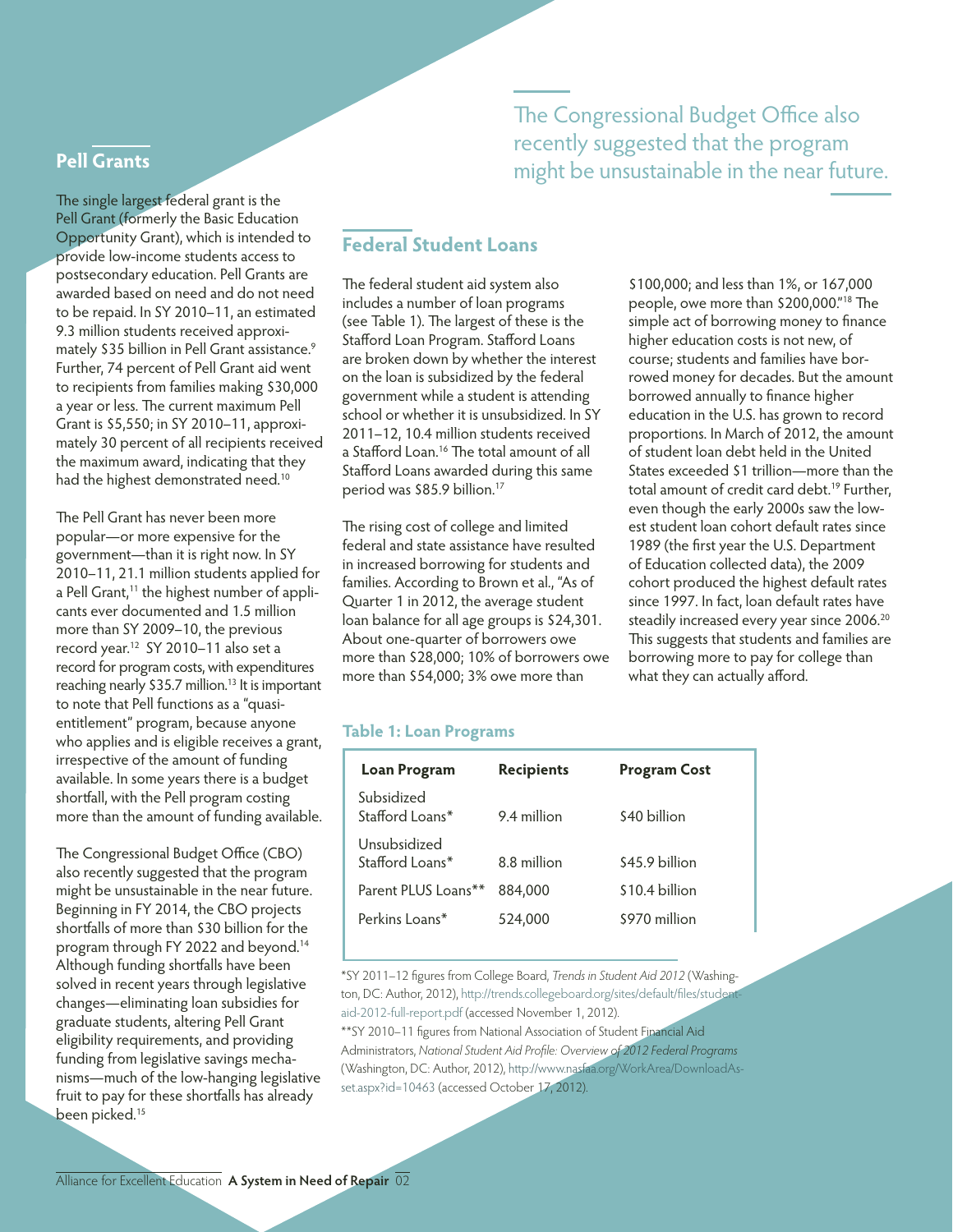# **Campus-Based Programs**

Title IV of the HEA also includes campusbased student aid programs, which allow participating institutions to determine the amount of aid each student receives.<sup>21</sup> These programs include Perkins Loans, the Federal Supplemental Educational Opportunity Grant Program (FSEOG), and Federal Work Study (FWS). Perkins Loans are low-interest loans provided to financially needy undergraduate, graduate, and professional students. In SY 2009–10, approximately 442,000 students received Perkins Loans.<sup>22</sup> The FSEOG Program provides grants to financially needy undergraduate students. Approximately 1.6 million students received an FSEOG award in SY 2009–10.23 Federal Work Study provides jobs to undergraduate, graduate, and professional students at participating institutions. In SY 2009–10, approximately 733,000 students received FWS awards.<sup>24</sup>

Although all of these programs provide financial assistance to needy students, they are only available at slightly more than half of all Title IV–eligible postsecondary institutions, thereby excluding the majority of federal student aid recipients.

Ī Although all of these programs provide financial assistance to needy students, they are only available at slightly more than half of all Title IV–eligible postsecondary institutions.

## **Tuition Tax Credits**

In addition to Title IV programs, the federal student aid system includes aid in the form of tuition tax credits (the Hope Credit, the Lifetime Learner Credit, and the American Opportunity Tax Credit), tax deductions for parents with children enrolled full-time in an eligible postsecondary institution, and tax-advantaged education savings accounts (529 Plans and Coverdell Education Savings Accounts).

Between 1999 and 2009, tax credits and deductions for higher education expenses resulted in a loss of \$70 billion in federal revenue.<sup>25</sup> Approximately 13 percent of

these tax benefits (\$9.4 billion) went to families making more than \$100,000 a year, and 11 percent went to the neediest families, those making less than \$25,000.<sup>26</sup> Middlethe remaining 76 percent of the tax breaks.<sup>27</sup>

In the last five years,

these kinds of tax breaks have increasingly subsidized postsecondary education for non-needy students and families—that is, those who would be able to pay for college expenses even without federal assistance. From 1999 to 2001, the first three years following the enactment of the Hope and Lifetime Learning Credit programs, families earning more than

\$100,000 did not receive these credits, because of income caps; from 2007 to 2009, however, the share of benefits for families making between \$100,000 and \$180,000 increased to 22 percent.<sup>28</sup>

The introduction of the American Opportunity Tax Credit (AOTC) in 2009 expanded benefits to include higherincome families. In 2009, families making between \$100,000 and \$180,000 received the largest amount (\$3.88 billion) and share (26 percent) of the nearly \$15 billion in tax credits; middle-income families' share was reduced to 56 percent.<sup>29</sup>

income families received attendance a reality for ֚֚֬ These types of tax credits therefore fail to provide the necessary financial support to make postsecondary lower-income students. I

Research also suggests that tax credits may be an ineffective way to deliver aid to lower- and middle-income students, because students and families have to pay for expenses up front and then

wait until they file their federal tax returns to have those expenses reimbursed.<sup>30</sup> These types of tax credits therefore fail to provide the necessary financial support to make postsecondary attendance a reality for lower-income students, and are disconnected from the more popular Title IV student aid programs. Additionally, they fail to incentivize postsecondary retention or completion.

İ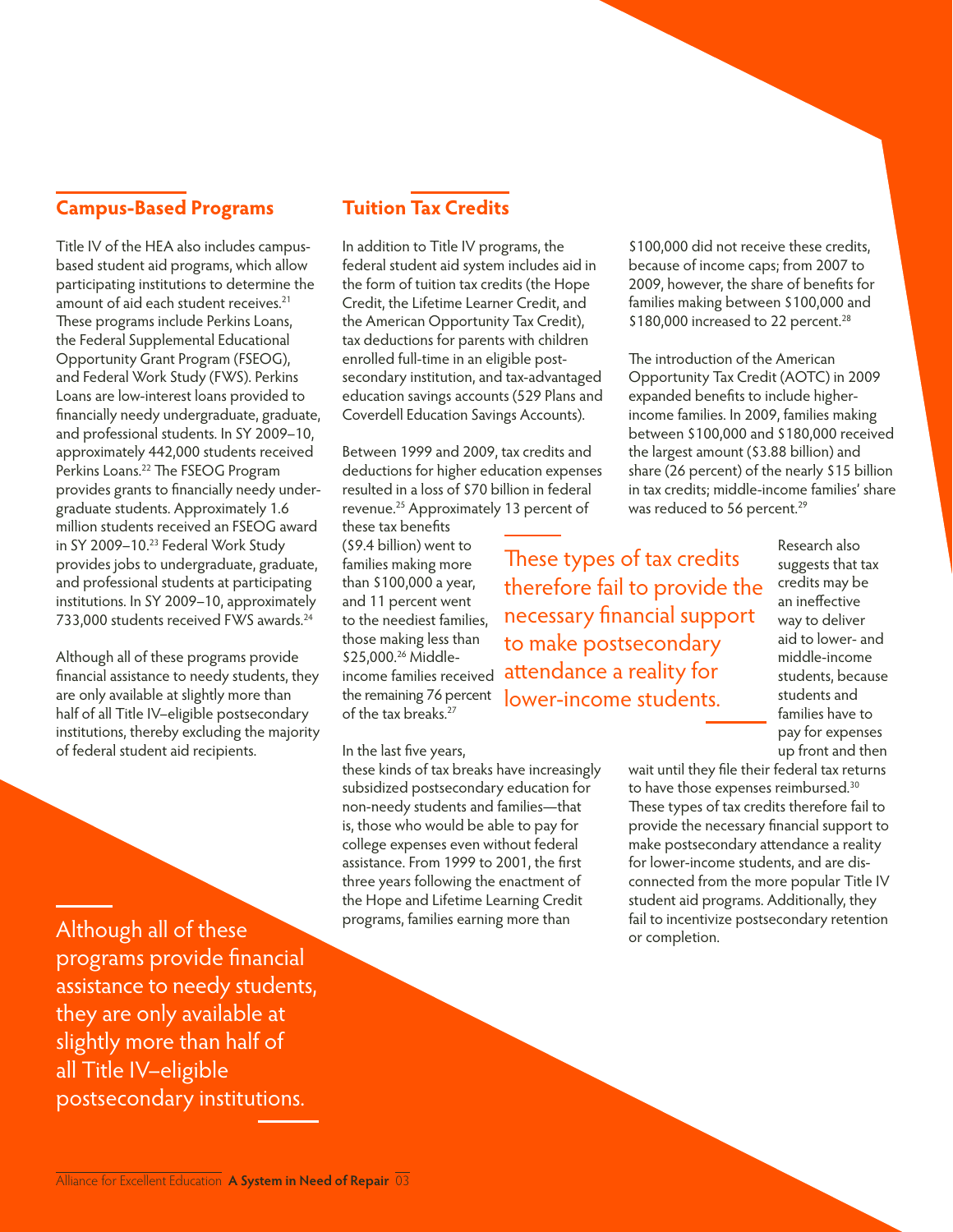l<br>. There are a number of problems with how federal policymakers have addressed student aid in the past.

### **Implications**

This multifaceted, disjointed, and complicated federal student aid system is ineffective in supporting students from the point of matriculation through completion and is possibly contributing to the decline in postsecondary completion nationally. As Cohen et al. describe, "The highly fragmented and uncoordinated nature of financial aid makes it hard for students to navigate, and the process is particularly intimidating for first-generation collegegoers. In fact, research has shown that uncertainty and complexity in the financial aid process can prevent low-income students from applying for and accessing available aid."<sup>31</sup> It is difficult for studentsespecially first-generation students—to prepare to attend an institution of higher education without knowing what aid they are eligible for or likely to receive. Clearer information provided earlier in the K–12 system and a streamlined and effective federal student aid system could help encourage students to both pursue and complete postsecondary education.

There are a number of problems with how federal policymakers have addressed student aid in the past. First, although policymakers have long focused on widening access to postsecondary education, there needs to be an emphasis on completion, as well—only when they finish a postsecondary program of study will students receive personal benefits and a full return on the government's investment. Second, policymakers currently deal with the aid programs in a highly siloed manner and make incremental changes to the compo-

nents of the federal aid system that have minimal impact. It is shortsighted to address changes to individual programs; instead, policymakers should think holistically about how all of the pieces of the student aid system could combine to become larger than the sum of their parts.

j

j It is difficult for students to prepare to attend an institution of higher education without knowing what aid they are eligible for or likely to receive.

I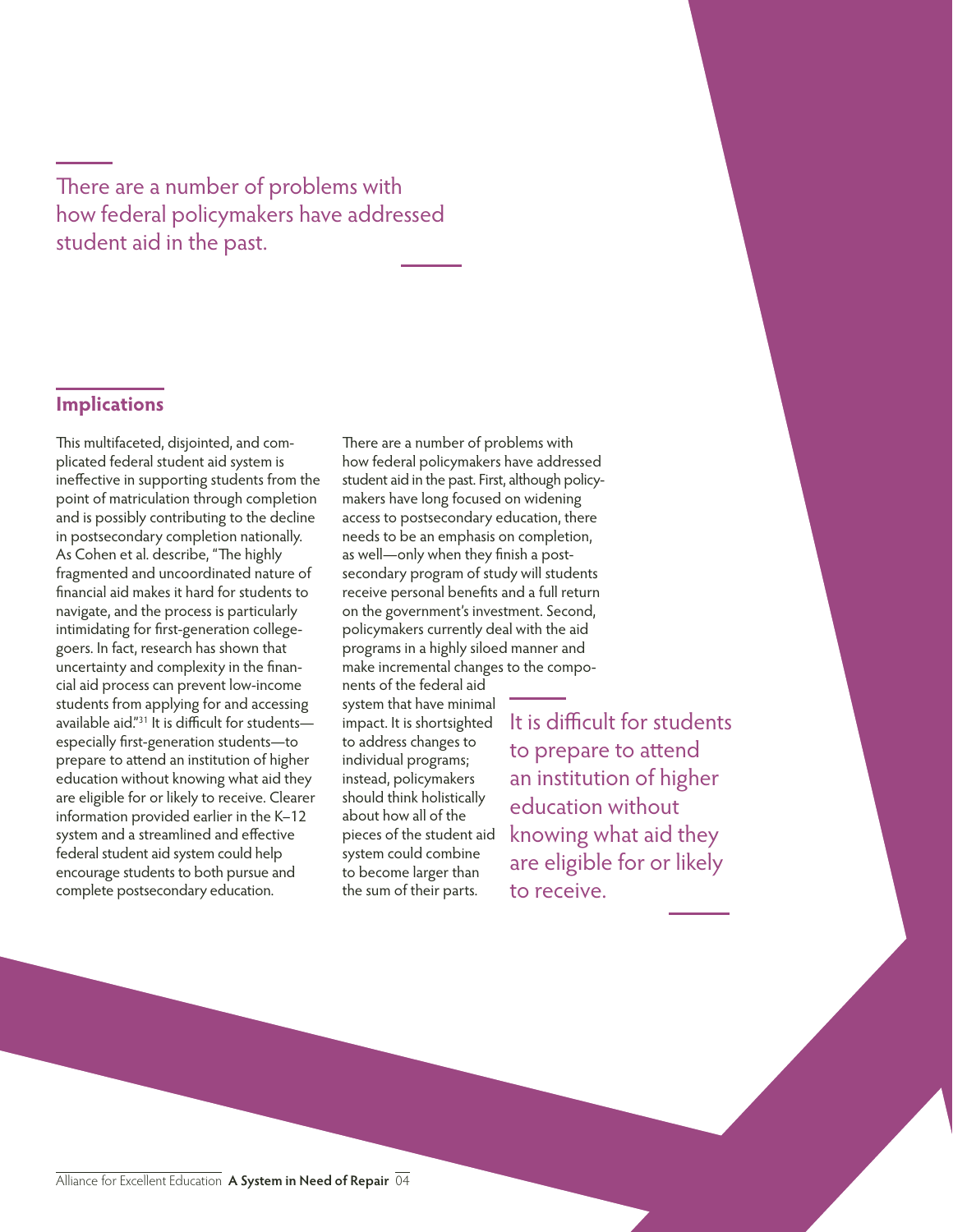## **Demand Changes**

The federal student aid system is currently oriented around the admirable goal of increasing access to postsecondary education. Unfortunately, the system is not focused on helping these students cross the finish line once they start the race. Nationally, retention rates from the first to second year in both two- and four-year institutions are 67 percent or less. On-time completion rates are also disappointingly low, even for four-year private institutions, which graduate slightly more than 50 percent of students in four years (see Table 2).

### **Table 2: Retention and Completion Rates**

| <b>Institution Type</b> | <b>Average Retention Rate</b> | <b>Average Completion Rate</b> |
|-------------------------|-------------------------------|--------------------------------|
| 2-year public           | 55.5%                         | 25.4%                          |
| 2-year private          | 55.5%                         | 51.4%                          |
| 4-year public           | 65.2%                         | 36.6%                          |
| 4-year private          | 67.3%                         | 54.7%                          |
|                         |                               |                                |

ACT, "National Collegiate Retention and Persistence to Degree Rates" (Washington, DC: Author, 2012), [http://www.act.org/research/policymakers/pdf/retain\\_2012.pdf](http://www.act.org/research/policymakers/pdf/retain_2012.pdf) (accessed October 10, 2012).

The federal student aid system can and must work better. Americans must demand a system that offers returns on the national investment in higher education and gives incentives and supports for students to complete postsecondary degrees. In an upcoming paper, the Alliance for Excellent Education will outline recommendations for reforming the federal student aid system to significantly increase the rates at which students enroll in and, most importantly, complete postsecondary programs.